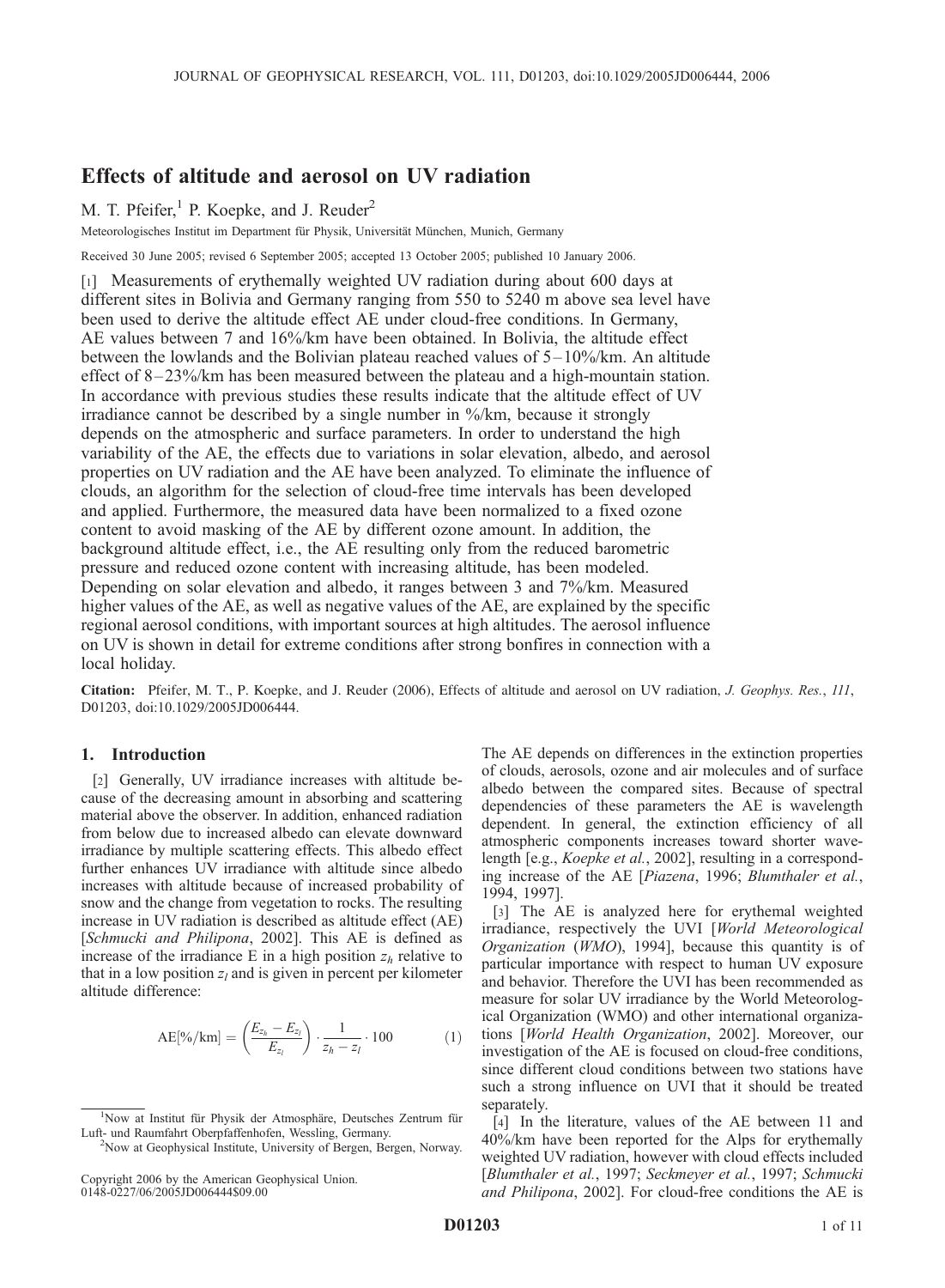| Latitude          | Longitude              | Altitude, m | $\boldsymbol{n}$ | Aerosol        | AOD  | $\sigma$ AOD | Albedo                     |
|-------------------|------------------------|-------------|------------------|----------------|------|--------------|----------------------------|
| $16.25^\circ$ S   | $68.07^{\circ}$ W      | 5240        | 78               | background     | 0.01 | 0.02         | rock, little snow          |
| $16.54^{\circ}$ S | $68.07^{\circ}$ W      | 4000        | 57               | urban polluted |      |              | concrete, clay             |
| $16.12\text{°S}$  | $68.40^{\circ}$ W      | 3820        | 39               | rural          |      |              | vegetation, water          |
| $16.54^{\circ}$ S | $68.07^{\circ}$ W      | 3420        | 159              | moderate urban | 0.18 | 0.09         | concrete, clay, vegetation |
| $47.42^{\circ}$ N | $10.99^{\circ}$ E      | 2964        | 92               | background     | 0.03 | 0.02         | snow, rock                 |
| $16.70^{\circ}$ S | $67.60^{\circ}$ W      | 2800        | 47               | rural          | 0.05 | 0.02         | clay, vegetation           |
| $47.42^{\circ}$ N | $10.98^{\circ}$ E      | 2650        | 41               | background     | 0.03 | 0.02         | rock, snow                 |
| $15.75^{\circ}$ S | $67.50^{\circ}$ W      | 605         | 28               | rural          | 0.08 | 0.02         | vegetation                 |
| $48.15^{\circ}$ N | $11.57$ <sup>o</sup> E | 527         | 55               | urban          | 0.20 | 0.12         | concrete                   |
|                   |                        |             |                  |                |      |              |                            |

Table 1. Overview of the Stations Used in This Study<sup>a</sup>

<sup>a</sup>The aerosol optical depth (AOD) at 550 nm is given as the daily average of Sun photometer measurements together with its standard deviation; n denotes the number of UV measurement days.

given with values between 5 and 25%/km. Remarkable regional differences in the AE have been reported, with higher values for Europe [Reiter and Munzert, 1982; Blumthaler et al., 1992; Schmucki and Philipona, 2002] than for Hawaii [McKenzie et al., 2001], and the South American Andes [Cabrera et al., 1995; Piazena, 1996; Zaratti et al., 2003]. Such large variability of the AE also has been found in the measurements presented here for different sites in Bolivia and Germany. The large amount of measured data, for a wide spectrum of different site properties, enables the separation of various influence parameters on the AE, shown in the following.

## 2. Methods

[5] The AE is analyzed on the basis of measurements at stations in Germany and Bolivia. The measurements have been performed for all kinds of atmospheric conditions and for different solar elevation, but in general not simultaneously at different altitudes. Therefore cloud effects have to be eliminated. Moreover, the measurements have to be normalized with respect to total ozone content.

#### 2.1. UV Measurements

[6] The data presented in this study have been obtained during three measurement campaigns. Table 1 shows the geographical location, duration of measurement, and environmental properties for all sites. UV irradiances have been measured using a broadband radiometer (Scintec, UV-S-E-T) designed to coincide in its spectral response with the erythema action spectra [McKinlay and Diffey, 1987] (see Figure 1). The obvious deviation between both curves due to the specific characteristics of the optical components of the instrument is taken into account by elaborate calibration and data processing [Oppenrieder et al., 2003]. The measured intensity of the UV radiation is described by the UVI [WMO, 1994]; however, deviating from the recommendations of WMO [1997], the UVI is utilized in this study as a physical unit, and therefore decimal places are given.

[7] Measurements have been taken continuously at time intervals of 10 seconds. Further analysis and interpretation has been performed on the basis of one minute averages. The radiometer has been calibrated, including detailed laboratory characterization of the spectral response and the cosine dependency of the instruments, providing a calibration matrix depending on total ozone content and solar elevation [Oppenrieder et al., 2003].

[8] In Bolivia the UVI has been measured during a first campaign (June 2000 to June 2001) at 6 stations located

between 605 m and 5240 m altitude. These sites represent the variable conditions in Bolivia. Caranavi (605 m) stands for the Bolivian lowlands with rural surrounding and low pollution. On the Altiplano, a region with high population density, measurements have been performed at Valencia (2800 m), La Paz (3420 m), Lake Titicaca (3820 m) and El Alto (4000 m). La Paz and El Alto represent urban conditions, with moderate to high aerosol load, while Valencia and Lake Titicaca are located in rural areas. The high-mountain station Chakaltaya (5240 m) has been selected as especially high site with low aerosol content. During this first campaign the UVI has been measured twice at every station in order to consider seasonal variations. Each measurement period lasted at least two weeks to get a statistical significant number of data. In 2002 additional measurements have been carried out in Caranavi, La Paz and Chakaltaya from June to August. Thus measurements up to a solar elevation of  $70^{\circ}$  are available. In Germany measurements have been performed in urban conditions at the roof of the Meteorological Institute in the center of Munich (527 m) and at the Alpine site of Zugspitze (2964 m) [Oppenrieder et al., 2004]. At Zugspitze the UVI has been measured both on the top of the mountain (summit) and at the Environmental Research Station Schneefernerhaus (UFS) located about 300 m below the summit. Both sites are characterized by similar low



Figure 1. Spectral response of the instrument (type SCINTEC UV-S-E-T) used within the study and spectral course of the standardized erythema action spectrum defined by CIE [McKinlay and Diffey, 1987].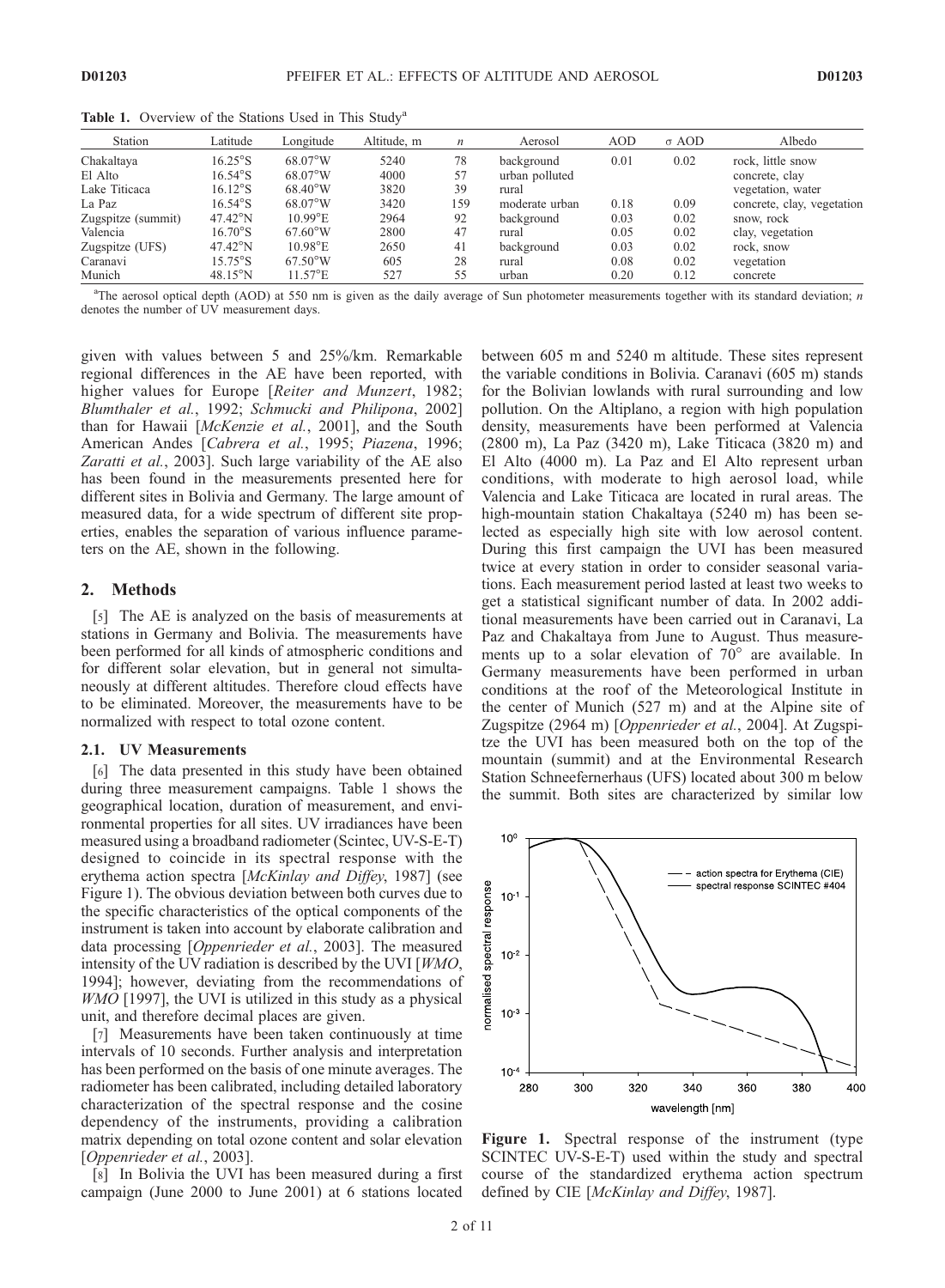aerosol optical depth but different albedo due to a small glacier and the surrounding mountains.

# 2.2. Cloud Detection

[9] Clouds can attenuate and enhance solar UV radiation at the surface depending on their amount, their optical depth, and their position in relation to the Sun [Koepke et al., 2002]. In general, clouds between a low and a high station will reduce the UVI at the low station because of attenuation and enhance it at the high one because of increased albedo. For the elimination of this strong and variable effect on AE, an algorithm has been created to detect cloud affected periods on the basis of the measured UVI. In order to detect the signatures of different cloud types, several empirically derived criteria have been applied on the data.

# 2.2.1. Criterion 1

[10] Cumulus clouds generate high spatial and temporal variations and can enhance and attenuate the UV radiation at the surface. Typical features are prominent spikes in the course of the UVI due to the rapid changes between cloud shadow and additional illumination of the receiver by radiation reflected by the clouds. In order to detect these effects a criterion proving the steadiness of the graph has been applied. A data point at the time  $t$  has been defined as cloud-free if its deviation from the value before  $(t - \Delta t)$  is below a threshold of 3%. The time step  $\Delta t$  corresponds to one minute. In the strict sense the threshold has to be adjusted to solar elevation because of its diurnal course, as the slope of the graph decreases approaching noon. However, this criterion is supposed to detect only the prominent peaks and therefore the higher effort in adapting the critical limit is not justified.

# 2.2.2. Criterion 2

[11] Typical stratiform clouds have high optical depths and a mostly homogeneous structure within the cloud. Therefore the reduction of UVI against cloud-free conditions is high but often nearly constant over comparatively long periods. To identify the influence of stratiform clouds, absolute UVIs have been modeled for cloud-free conditions and compared to the measured values. The used model STAR [Ruggaber et al., 1994; Schwander et al., 2001] takes into account date, time and geographical coordinates and altitude of the station. The albedo has been used with regional values, adapted to the surroundings of the station. Total ozone content, and aerosol optical depth have been used with one value per day. The ozone values have been derived from ground based measurements at La Paz and Hohenpeissenberg. All UVI data have been modeled with the aerosol type "continental average" [Hess et al., 1998]. The aerosol optical depth has been adapted to fit measured and modeled UVI during a period which has been declared cloud-free from visible inspection. Finally a measured UVI value has been defined to be cloud-free if the difference between model result and measurement is less than 20%.

## 2.2.3. Criterion 3

[12] Cirrus clouds have relatively small optical depths and therefore only a weak impact on the UV radiation at the surface. However, their optical depth is highly variable which can be recognized by small short time variations in the measured UVI. To detect these minor disturbances against the variation due to changed solar zenith angle, the slopes of the modeled and measured course of the UVI have been compared. The slope a has been defined as the absolute difference of the UVI for a selected time step of 60 s.

$$
a = \frac{UVI_{t_2} - UVI_{t_1}}{t_2 - t_1}
$$
 (2)

An UVI value has been considered to be influenced by a cloud, if

$$
\left(\frac{a(\text{modeled}) - a(\text{measured})}{a(\text{modeled})}\right)^2 > 3
$$
 (3)

The threshold of 3 has been determined by empirical testing of the data.

## 2.2.4. Criterion 4

[13] Especially in the case of cumulus clouds it is possible that the modeled and the measured UVI coincide although the values before and after are clearly detected by Criterion 1 to be influenced by clouds. To minimize the probability of such events, a period of measurements is defined as unaffected by clouds only if a series of 12 consecutive values, respectively a time interval of 12 minutes, has been recognized as cloud-free. Nevertheless it is possible that Cirrus clouds with very small optical depths are not detected and can still be included in the data. Their effects, however, will not mask the altitude effect for cloud-free conditions.

[14] All thresholds have been developed and optimized empirically. A typical example for the functionality of the algorithm for cloud detection is given in Figure 2. It shows the measured and modeled daily course of the UVI at Chakaltaya on 25 August 2002. The data within the shaded boxes have been identified as influenced by clouds. For the further study only cloud-free data have been taken into account.

## 2.3. Ozone Normalization

[15] Under cloudless conditions the total ozone content TOC is the major factor affecting the UVI at the surface. Since ozone varies with time and location, the effect of different TOC has to be eliminated for investigations of the AE that do not base on simultaneous measurements. Thus all measured cloud-free UVI data used in this study have been normalized to fixed ozone with values depending on altitude. Since the normalization procedure is performed for every individual measurement day, it accounts implicitly for the variation of solar radiation due to the annual changes in Sun-Earth distance.

[16] The ozone value for the normalization  $(TOC_{norm})$  has been set to 300 DU for both low-altitude stations Munich and Caranavi. For the normalization of the UVI data measured at the other stations  $\text{TOC}_{norm}$  has been adapted to the site altitude. The procedure considers the average reduction of the TOC with increasing altitude due to missing tropospheric ozone by truncation of the low atmospheric parts. An ozone decay of 3.5 DU per km has been used. This average tropospheric ozone gradient of 3.5 DU/ km has been determined from monthly averaged ozone soundings for two different sites in Europe (for details, see Reuder and Koepke [2005]). From this work also an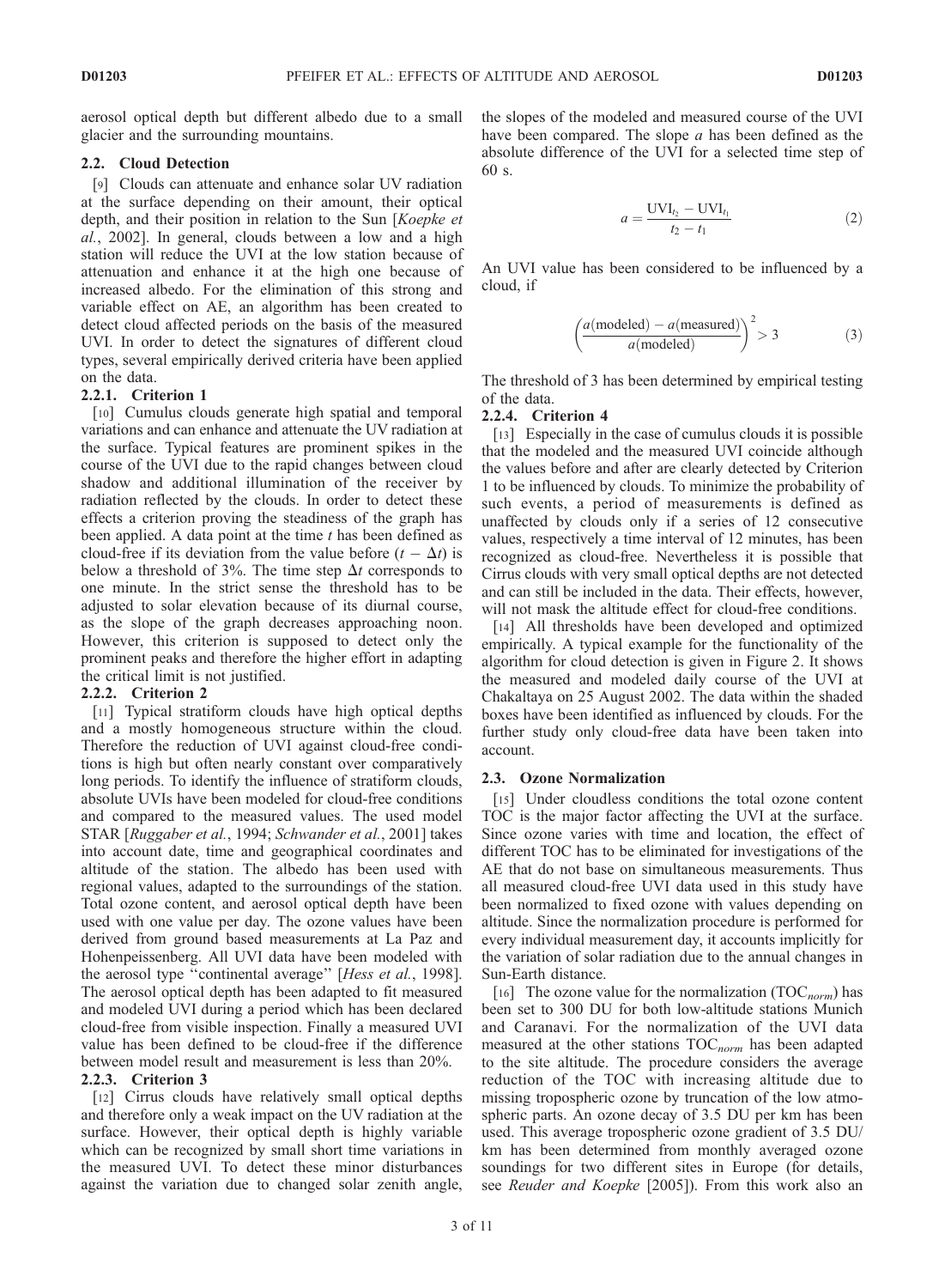

Figure 2. Measurements and model calculations of the UVI for 25 August 2002 at Chakaltaya. Shaded areas indicate time intervals when the automatic detection algorithm defines cloud influence.

annual variability of  $\pm 0.5$  DU/km can be determined. For the Bolivian region no adequate ozone soundings are available. Total ozone measurements performed with a MICROTOPS instrument [Holdren et al., 2001] by one of the authors (J. Reuder, August 2003) during a 5 hour trip from Tambo Quemado (4800 m) at the border between Chile and Bolivia close to Arica (500 m) resulted in a comparable total ozone gradient of 4 DU/km. Starting with the basic value of 300 DU for Munich and Caranavi the total ozone content for normalization  $\text{TOC}_{norm}$  at the other sites has been determined and is shown in Table 2.

[17] Daily averages of TOC are available from ground based Brewer measurements in La Paz, Bolivia, and Hoher Peissenberg, Germany. Thus these data have been converted to actual, altitude-dependent TOCs for every site, again by substraction of the tropospheric ozone with its climatological value of 3.5 DU/km. To normalize the measured UVI, its daily course has been modeled both with TOC and  $TOC_{norm}$  for all stations with the sitedependent values. The resulting ratio  $N$  defines a normalization factor.

$$
N = \frac{\text{UVI(TOC}_{norm})}{\text{UVI(TOC)}}\tag{4}
$$

The factor N depends on solar elevation with marginal decrease for increasing solar elevation, since the ozone effect is less pronounced for high Sun. The average value of N for each site is given together with its standard deviation in Table 2. Considering actual albedo and aerosol conditions, the measured data  $(UVI<sub>m</sub>)$  have been multiplied by the particular factor  $N$  (equation (4)), to determine the normalized UVI values (UVI $_{norm}$ ).

$$
UVI_{norm} = N \cdot UVI_m \tag{5}
$$

Since the influence of aerosol and albedo is only slightly dependent on ozone content, their effects in the measured UVI are preserved in  $UVI_{norm}$ . Since both TOC and  $TOC_{norm}$  are adapted to altitude by the same climatological value, the effect of ozone reduction with altitude is also conserved in  $UVI_{norm}$ .

[18] The combined effect of cloud screening and ozone normalization is shown as an example for Chakaltaya in Figure 3. Figure 3a depicts all measured UVI data in 2002. The full variability of all atmospheric parameters, i.e., mainly cloudiness, but also total ozone content, aerosol properties and albedo, cause the wide scatter of the data. Figure 3b presents the UVI values for cloud-free conditions and normalized with respect to ozone. At a given station,

Table 2. Total Ozone Content Used for Normalization, Resulting Average Normalization Factor N and Its Standard Deviation, and the Overall Number n of Available 1-min UV Measurements Selected as Unaffected by Clouds for the Different Stations

| Station            | Altitude, m | Total Ozone Content, DU | Normalization Factor N | SD <sub>N</sub> | n      |
|--------------------|-------------|-------------------------|------------------------|-----------------|--------|
| Munich             | 527         | 300.0                   | 1.08                   | 0.10            | 25,170 |
| Caranavi           | 605         | 300.0                   | 1.14                   | 0.08            | 8191   |
| Zugspitze (UFS)    | 2650        | 292.1                   | 1.06                   | 0.11            | 17,340 |
| Valencia           | 2800        | 292.0                   | 1.16                   | 0.07            | 13,830 |
| Zugspitze (summit) | 2964        | 291.0                   | 1.04                   | 0.10            | 21,615 |
| La Paz             | 3420        | 289.8                   | 1.16                   | 0.08            | 29,265 |
| Lake Titicaca      | 3825        | 288.4                   | 1.15                   | 0.08            | 12,210 |
| El Alto            | 4000        | 287.8                   | 1.17                   | 0.06            | 15,930 |
| Chakaltava         | 5240        | 283.5                   | 1.16                   | 0.09            | 24,810 |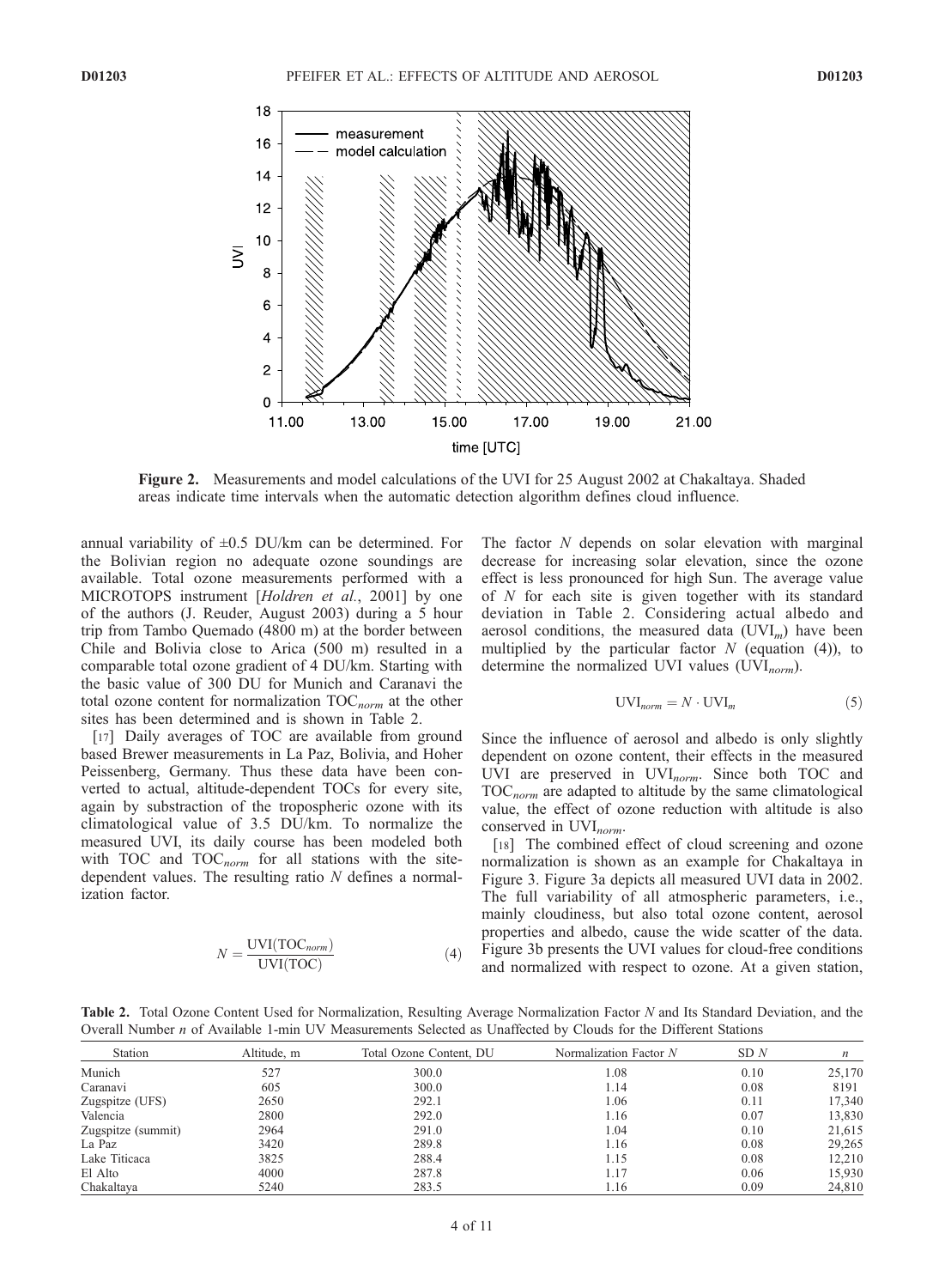

Figure 3. Measurements of the UVI at Chakaltaya. (a) All data of the 78 measurement days during the campaign in 2002. (b) Same data set for cloud-free cases and normalized TOC.

these UVI<sub>norm</sub> only depend on solar elevation, atmospheric turbidity and changes in the albedo of the terrain.

#### 3. Results

## 3.1. Normalized UVI

[19] In the following only  $UVI_{norm}$  for cloud-free conditions have been considered. Thus the subscript will be omitted from now on. Besides the variations in total column ozone and cloudiness, the solar elevation is the third major factor contributing to changes of the solar UV radiation at the ground. The higher the Sun, the shorter the optical path for extinction processes and therefore the lower the influence of aerosol, tropospheric ozone and Rayleigh scattering on direct and diffuse UV radiation. In the following the normalized cloud-free UVI for all stations is discussed as a function of solar elevation. The mean UVI and its standard deviation have been derived for solar elevations from 20<sup>°</sup> to  $80^\circ$  for each station, as long as the corresponding elevation has been reached during the campaigns. Averaging has been performed over  $10^{\circ}$  intervals; that is, the UVI value given for 20° corresponds to all UVI measurements taken at solar elevations between  $15^{\circ}$  and  $25^{\circ}$ . The standard deviation can be understood as a measure for the natural variability of UV radiation at a site, considering variable aerosol properties and albedo conditions due to the different times of the campaigns. Thus the data at a given solar elevation for one site do not necessarily represent the same atmospheric conditions at other sites or at other solar elevations.

[20] Figure 4 shows the UVI as example for selected stations. The increase of UVI with solar elevation and also with altitude of the site can be seen clearly. As mentioned the data for the German sites do not exceed a solar elevation of 65°, because of geographical latitude, while for Bolivia values up to 80° are available. The lowland site of Caranavi shows slightly lower UVI values than Munich located at a



Figure 4. Averaged UVI for cloud-free conditions and normalized with respect to TOC as a function of solar elevation. The standard deviation is given by the error bars. Values at solar zenith angles of  $70^{\circ}$  and higher are not available in Germany.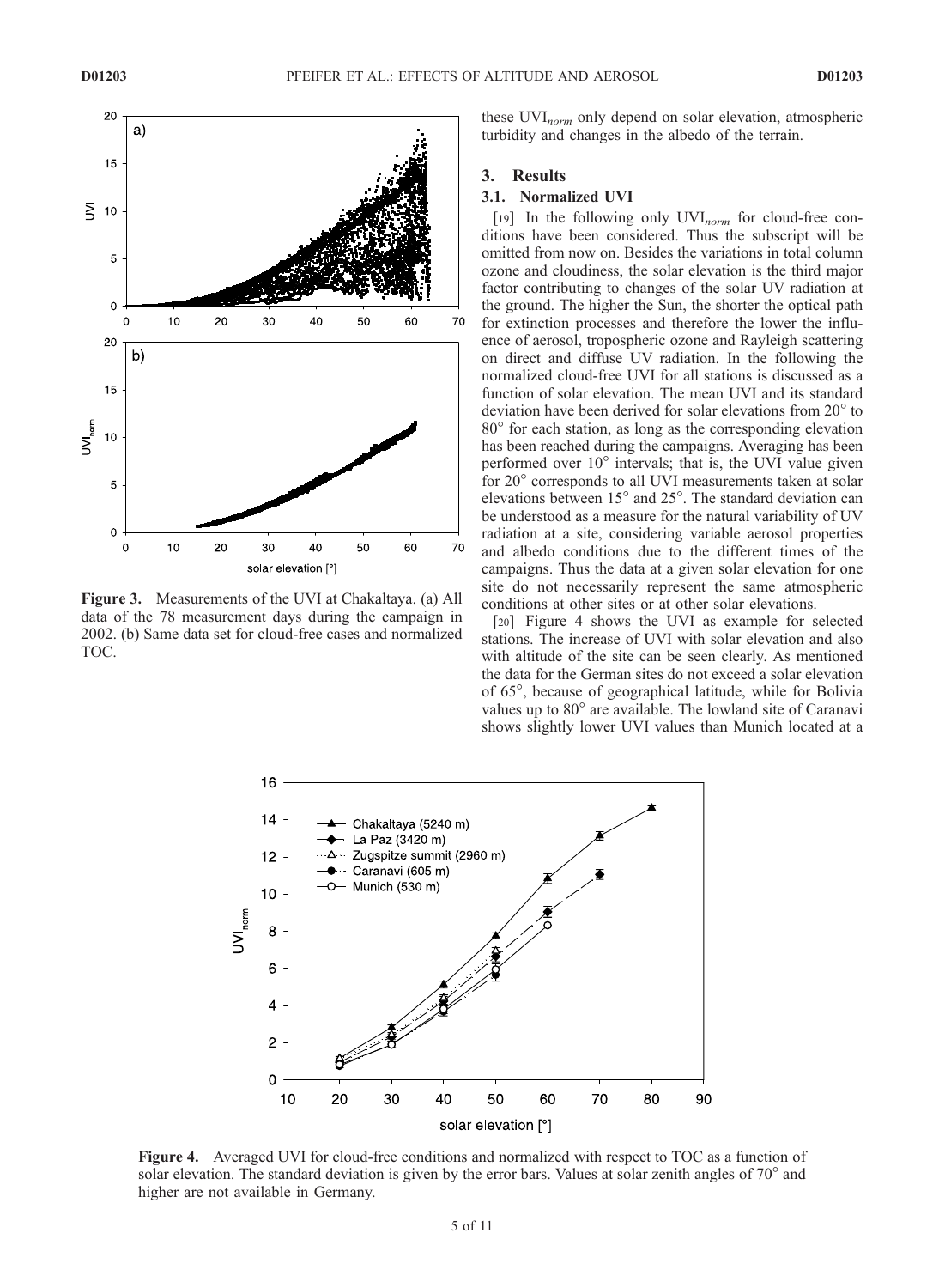

Figure 5. Profiles of averaged UVI for cloud-free conditions and normalized with respect to TOC for solar elevations of  $20^{\circ}$  and  $50^{\circ}$ . The standard deviation is given by the error bars. The grey curves represent model calculations of the UVI for an aerosol-free atmosphere and a constant surface albedo of 0.03. The solid grey curves represent results for an average tropospheric ozone gradient of 3.5 DU/km; the dashed grey curves have been calculated under the assumption of 2.0 DU/km and 5.0 DU/km.

similar altitude. This comparable low UV at Caranavi can be explained by the elevation of the skyline. Caranavi is situated in a densely vegetated river valley with an obstruction of the horizon of above 10 degrees to the east and west of the measurement site. This effect seems to overcompensate for the average higher aerosol load expected for Munich. Although located around 500 m higher, the average observed UVI at La Paz is below the values of Zugspitze. One reason for that is the higher aerosol load of La Paz in comparison with Zugspitze. Another effect could be an increase in UVI at the Zugspitze summit due to the influence of light scattered from below in mountainous areas [e.g., *McKenzie et al.*, 2001]. The differences between various stations are discussed in detail in the following.

[21] The UVIs for all stations are presented for solar elevations of  $20^{\circ}$  and  $50^{\circ}$  exemplarily in Figure 5 with the results for Bolivia in the upper and for Germany in the lower panels. In addition, as grey curves, a so called background UVI (BUVI) is shown as a function of altitude. These BUVIs have been modeled with STAR in its actual version [Schwander et al., 2002] with altitude-dependent barometric pressure and total ozone amount starting at 300 DU at sea level and being reduced with increasing altitude. The model atmosphere is assumed aerosol-free and

a constant surface albedo of 3% has been applied for all altitudes. An average tropospheric ozone gradient of 3.5 DU/km (solid grey curve) has been used [Reuder and Koepke, 2005]. In addition this average gradient has been modified to represent potential variability of tropospheric ozone profiles. The dashed grey curves have been calculated under the assumption of tropospheric ozone gradients of 2.0 DU/km and 5.0 DU/km.

[22] The BUVI and all measured UVI show a strong increase with altitude. In general, the measured UVI is below the BUVI. This can be associated with aerosol effects for real atmospheric conditions. The high-mountain sites of Chakaltaya and Zugspitze are located quite close to the calculated BUVI. Especially at the low solar elevation of 20<sup>°</sup> the measurements at Zugspitze exceed the BUVI from model calculations distinctly. The reason is the potential snow cover in the mountains nearly all over the year, resulting in albedo values clearly above the value of 3% used for the model calculations. This albedo effect also explains the relatively large standard deviation for the station Zugspitze UFS, since this station is situated above a glacier at the southern slope of Zugspitze massif. Snowfall is possible all over the year, leading to highly variable albedo conditions, especially during summertime. The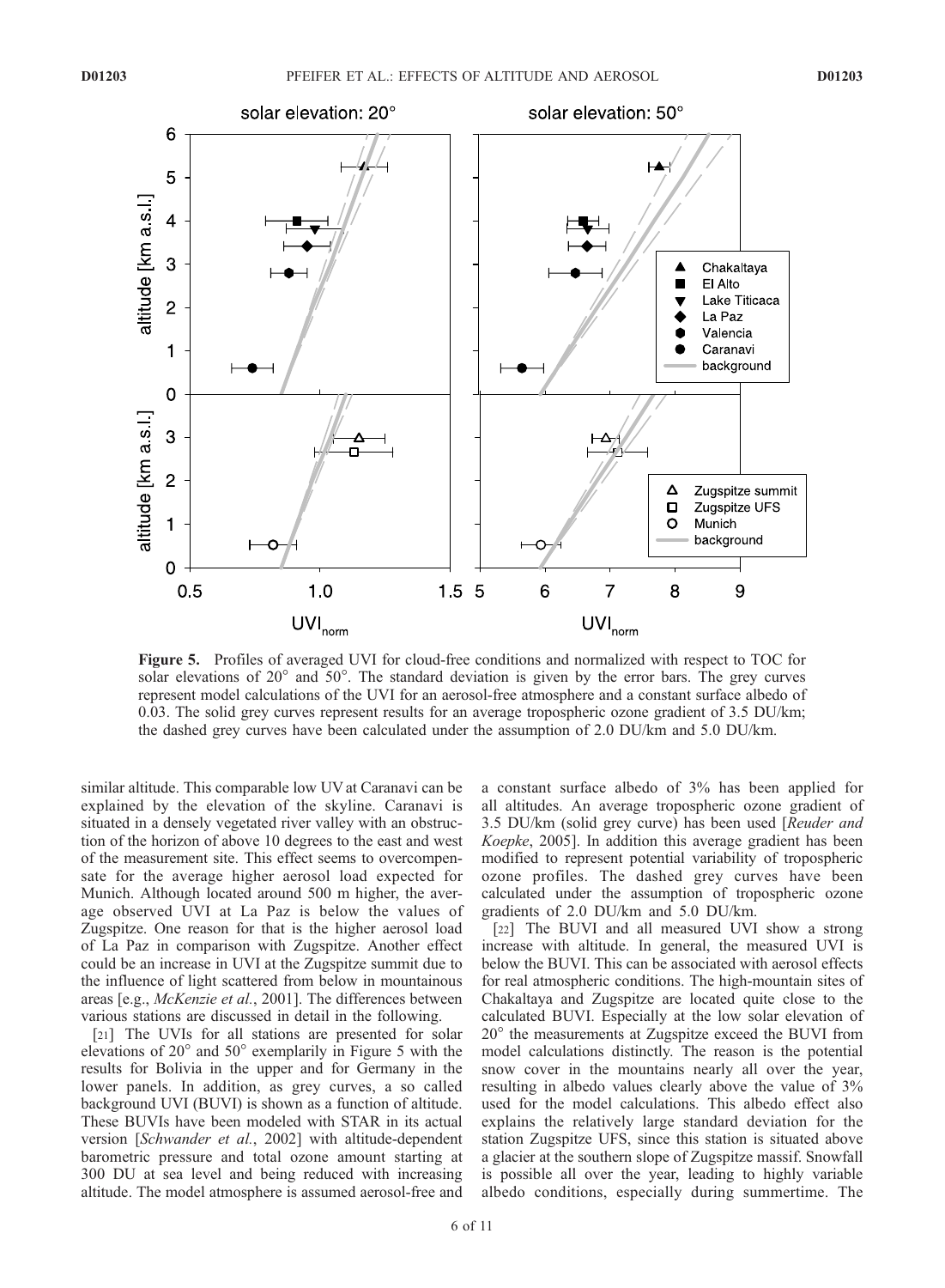

Figure 6. Dependency of the AE on solar elevation for different sites in Bolivia and Germany. The solid grey curves represent model calculations of the background AE for constant surface albedo conditions of 0.03 and 0.8. The dashed grey curve gives the modeled AE under the assumption of an albedo of 0.03 for the lower site and 0.8 for the upper site.

effects of albedo can be seen in addition in the comparison of the sites at Zugspitze summit and UFS. For solar elevation  $50^\circ$ , i.e., during summer with low regional albedo, the UVI at UFS has been higher because of the glacier effect than at the summit. For solar elevation of  $20^{\circ}$  measurements at winter conditions are included where the regional albedo is high because of snow overall in the area and thus the conditions are similar for Zugspitze summit and UFS.

[23] The Bolivian sites also show the general increase of UVI with altitude. However, the station El Alto shows a marked deviation from this general behavior. Although located several hundred meters higher than both other Altiplano sites La Paz and Lake Titicaca, it features smaller UVI values. The area of El Alto is characterized by high emissions of particles and precursors of photosmog, e.g., by the airport, industrial plants, traffic and domestic fuel. Together with low environmental standards this results in higher average aerosol optical depths. In comparison to the other sites on the Altiplano, La Paz also is characterized by high aerosol optical depths. However, the aerosol layer in the La Paz valley is typically located below the UVI measurement site at the University of La Paz, at least until noon. Moreover, because of a diurnal circulation pattern driven by solar heating of the Altiplano [*Egger et al.*, 2005], pollution is transported from the city of La Paz toward El Alto during the daytime. During the night a catabatic outflow of air along the valley of the Rio de La Paz additionally removes polluted air from La Paz. No such regular mechanism for removal of polluted air has been found for El Alto.

[24] The high-mountain station Chakaltaya presents pronounced higher UVI values than the other stations because of the reduced molecular scattering, and the small aerosol optical depths due to the location of the station above the polluted atmospheric boundary layer. The relatively low standard deviation results from the small variability in free tropospheric and stratospheric aerosols.

#### 3.2. Altitude Effect

[25] The altitude effect, defined by the relative change in UVI between two stations at different altitudes  $z_l$  and  $z_h$ , is given in  $\frac{6}{\kappa}$  (see equation (1)).

[26] The error of the AE =  $f(UVI_{zl}, UVI_{zh})$  is calculated using the error propagation by Gauss:

$$
\Delta AE^2 = \left(\frac{\partial AE}{\partial UVI_{z_l}} \cdot \Delta UVI_{z_l}\right)^2 + \left(\frac{\partial AE}{\partial UVI_{z_h}} \cdot \Delta UVI_{z_h}\right)^2 \qquad (6)
$$

Insertion and transformation results in

$$
\left(\frac{\Delta AE}{AE}\right)^2 = \left(\frac{UVI_{z_h}}{UVI_{z_h} - UVI_{z_l}}\right)^2 \cdot \left(\left(\frac{\Delta UVI_{z_l}}{UVI_{z_l}}\right)^2 + \left(\frac{\Delta UVI_{z_h}}{UVI_{z_h}}\right)^2\right)
$$
\n(7)

[27] The magnitude of  $\Delta AE$  is determined by the observed variability in the UVI at both stations and their altitude difference. The smaller the UVI values and the smaller their differences with altitude, the higher is the corresponding uncertainty level  $\Delta AE$ . The AE and its uncertainty level has been determined for combination of the various sites and for different solar elevation intervals. The results are presented in Figure  $6$  and in Tables  $3-6$ .

[28] Figure 6 shows the dependency of the AE on solar elevation exemplary for three combinations of a low site with a summit site together with the AE resulting from modeled BUVI. This Background altitude effect (BAE) is also given in%/km and has been determined on the basis of BUVI modeled for 1 km and 4 km altitude. This BAE ranges between 5%/km and 7%/km for a constant albedo of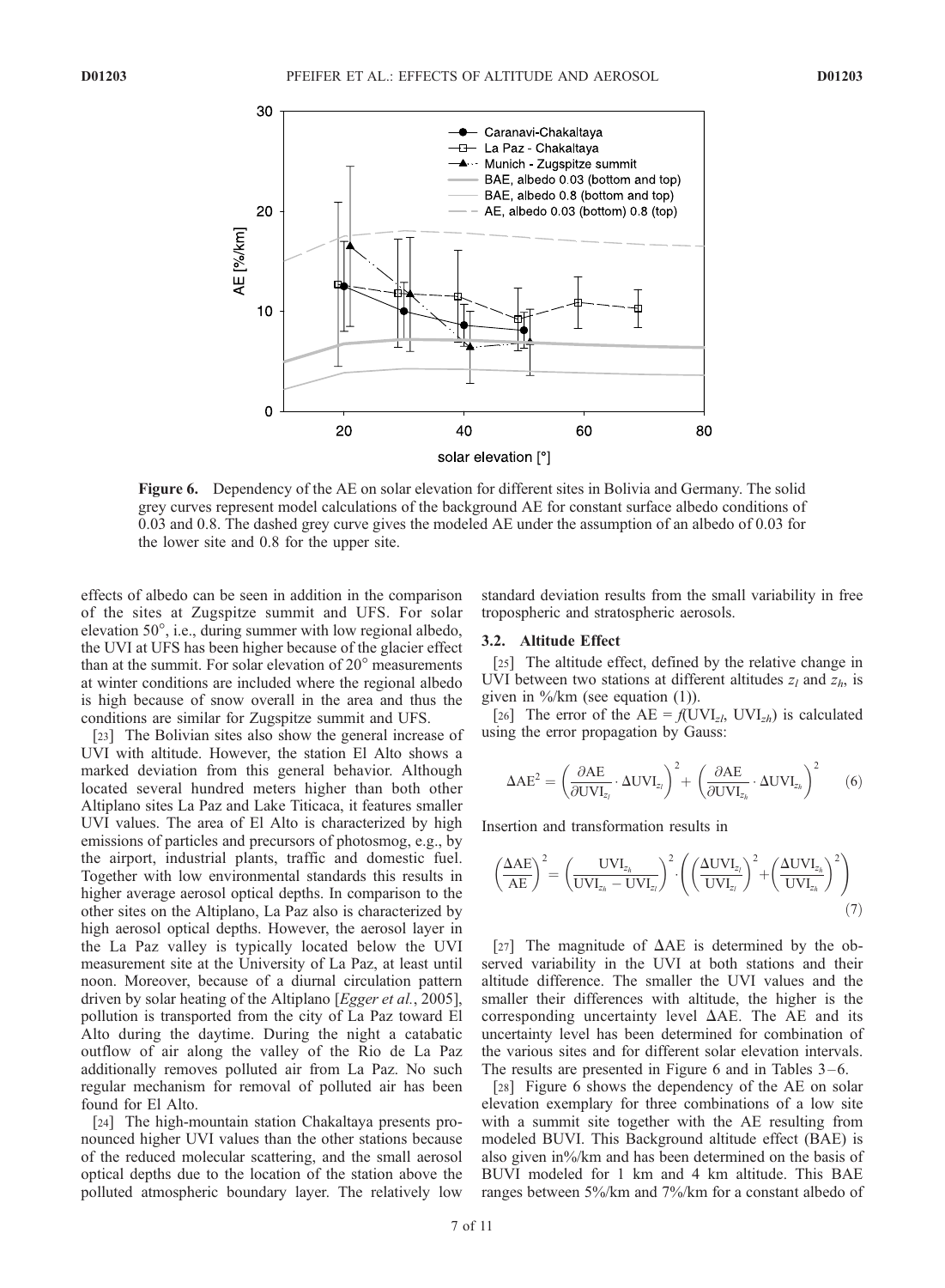Table 3. Altitude Effect in Bolivia for a Solar Elevation of 50<sup>oa</sup>

|                                            |                                             | Chakaltaya El Alto Lake Titicaca La Paz Valencia                      |                          |                          |
|--------------------------------------------|---------------------------------------------|-----------------------------------------------------------------------|--------------------------|--------------------------|
| Caranavi                                   |                                             | $8.1 \pm 1.8$ $4.9 \pm 2.4$ $5.6 \pm 2.8$ $6.3 \pm 3.2$ $6.6 \pm 4.3$ |                          |                          |
| Valencia                                   |                                             | $8.2 \pm 3.3$ $1.6 \pm 5.9$ $2.9 \pm 8.1$ $4.5 \pm 12.5$              |                          | $\hspace{0.1mm}$         |
| La Paz                                     | $9.2 \pm 3.1$ $-1.6 \pm 9.9$ $0.4 \pm 17.3$ |                                                                       | $\overline{\phantom{a}}$ | $\overline{\phantom{a}}$ |
| Lake Titicaca $11.6 \pm 4.3 -5.8 \pm 32.7$ |                                             | $\overline{\phantom{a}}$                                              |                          | $\overline{\phantom{a}}$ |
| El Alto $14.3 \pm 4.0$                     | $\overline{\phantom{a}}$                    | $\overline{\phantom{a}}$                                              |                          |                          |

<sup>a</sup>Values are given in %/km.

0.03 and between 3%/km and 5%/km for a constant albedo of 0.8. The weak maximum around  $30^{\circ}$  solar elevation is in agreement with the results of McKenzie et al. [2001] and Staiger and Koepke [2005]. The slight decrease of the AE for erythemally weighted UV radiation toward higher solar elevation is due to the decreasing extinction with increasing solar elevation. For solar elevations below  $20^{\circ}$ , the contribution of the direct Sun to the UV irradiance is so small that photons coming from regions near the zenith dominate [Mech and Koepke, 2004]. Because of this detour effect [Schwander et al., 1997], these photons undergo less extinction and thus the AE decreases if properties of atmosphere and surface do not change. If an altitudedependent albedo is introduced, e.g., 0.03 (vegetation) for the low-altitude site and 0.8 (fresh snow) for the highaltitude site, the resulting AE reaches values on the order of 15%/km. This altitude effect is no longer the BAE defined above. In this case the albedo is clearly dominating the AE.

[29] The AE from measured UVI is given for the combination of the stations Caranavi-Chacaltaya, La Paz-Chakaltaya, and Munich-Zugspitze summit. A general increase of the AE toward lower solar elevation can also be seen in the measured data. Data below  $15^{\circ}$  have not been analyzed because of the large standard deviation. Therefore the decrease of the AE derived from model calculations for low solar elevation cannot be deduced from the presented measurements. For Bolivia the measured values of the AE are on the order of 10%/km. The higher values for the sites La Paz–Chakaltaya compared to Caranavi represent the higher average aerosol load of La Paz.

[30] In Germany the AE is about 7%/km for solar elevations of  $40^{\circ}$  and  $50^{\circ}$  and therewith close to the corresponding values of BAE for an albedo of 0.03. The sharp increase in AE for lower solar elevation is an effect of a higher average albedo at Zugspitze compared to Munich because of snow during the winter season. Because of the higher average aerosol optical depth in Munich actually an AE remarkably higher than the BAE would be expected for this site combination. One reason for the observed relatively low AE could be an average albedo on the order of 0.15 to 0.2, both for Munich and Zugspitze during summertime. The institute in Munich is a typical urban site where the relevant albedo is a composite of vegetated surfaces, buildings and streets. Part of these surfaces, like concrete,

Table 5. Altitude Effect in Bolivia for a Solar Elevation of 20<sup>oa</sup>

|                         | Chakaltaya El Alto Titicaca La Paz                                       | Lake                     |                          | Valencia                 |
|-------------------------|--------------------------------------------------------------------------|--------------------------|--------------------------|--------------------------|
| Caranavi                | $12.5 \pm 4.5$ $6.8 \pm 6.2$ $10.1 \pm 6.4$ $10.1 \pm 6.6$ $8.6 \pm 7.3$ |                          |                          |                          |
|                         | Valencia $13.5 \pm 6.0$ $2.8 \pm 13.2$ $11.1 \pm 15.0$ $12.8 \pm 23.9$   |                          |                          |                          |
| La Paz                  | $12.7 \pm 8.2$ $-7.3 \pm 26.8$ $7.9 \pm 37.9$                            |                          |                          |                          |
|                         | Lake Titicaca $13.7 \pm 11.3 - 39.7 \pm 89.3$                            | $\overline{\phantom{a}}$ |                          | $\overline{\phantom{a}}$ |
| El Alto $23.0 \pm 15.8$ | $\overline{\phantom{a}}$                                                 | -                        | $\overline{\phantom{a}}$ | -                        |
|                         |                                                                          |                          |                          |                          |

<sup>a</sup>Values are given in %/km.

asphalt, sand and granite, have albedo values on the order of 0.2 and above [e.g., Koepke et al., 2002], resulting in an overall albedo distinctly higher than 0.03. It can be seen from Figure 6 that this would reduce the corresponding BAE. Another reason could be an AOD at the days of UV measurements that is lower than the average value given in Table 1, since measurements of UV and AOD have not been carried out simultaneously.

[31] In the following the impact of the albedo and aerosol on the AE will be discussed exemplarily for fixed solar elevations of  $50^{\circ}$  and  $20^{\circ}$  (Tables  $3-6$ ). Table 3 shows the altitude effect for a solar elevation of  $50^{\circ}$  for all combinations of Bolivian sites. Using Chakaltaya as highlevel site, the AE increases for Caranavi up to El Alto with values between 8.1 and 14.3%/km. This is mainly the effect of the increasing aerosol load in combination with the reduced altitude difference, since albedo effects will be negligible for the stations in Bolivia. Singular short-term snow events influence the UVI only at Chakaltaya and thus they do not contribute to the differences in AE derived by UVI values of different stations in combination with Chakaltaya data. Starting with El Alto as high-level site, again the aerosol effect dominates. Because of the high aerosol optical depth in El Alto, the AE even reaches negative values in comparison to La Paz and Lake Titicaca. Starting from Caranavi as low-level station, an AE in the range of 4.9%/km (for El Alto) to 8.1%/km (for Chakaltaya) has been found. In general, the AE decreases with increase in urbanity of the high-altitude site. If the two stations used to derive an AE are located at similar altitude, the effects of even small differences in aerosol loading or albedo will result in high values of AE. This results in the high uncertainties to be seen in Table 3 for neighboring stations at the Bolivian plateau.

[32] The AE in Bolivia is dominated by the aerosol influence, while in Germany the albedo effect gets more important. Starting with Zugspitze summit as high-level site, an AE of 6.9%/km has been determined in comparison to Munich. This value is close to the values for comparable altitude levels in Bolivia (e.g., Caranavi-Valencia or Caranavi –La Paz). However, the AE between Zugspitze UFS and Zugspitze summit is -8.1%/km. Since these two stations are both located well above the aerosol loaded boundary layer, this effect must be explained by the location of UFS at

Table 4. Altitude Effect in Germany for a Solar Elevation of 50<sup>oa</sup>

|               | Zugspitze Summit | Zugspitze UFS |
|---------------|------------------|---------------|
| Munich        | $6.9 \pm 3.3$    | $9.3 \pm 4.7$ |
| Zugspitze UFS | $-8.1 \pm 22.1$  |               |
|               |                  |               |

<sup>a</sup>Values are given in %/km.

Table 6. Altitude Effect in Germany for a Solar Elevation of  $20^{\circ a}$ 

|               | Zugspitze Summit | Zugspitze UFS            |
|---------------|------------------|--------------------------|
| Munich        | $16.5 \pm 8.0$   | $17.8 \pm 9.4$           |
| Zugspitze UFS | $5.6 \pm 51.4$   | $\overline{\phantom{a}}$ |

<sup>a</sup>Values are given in %/km.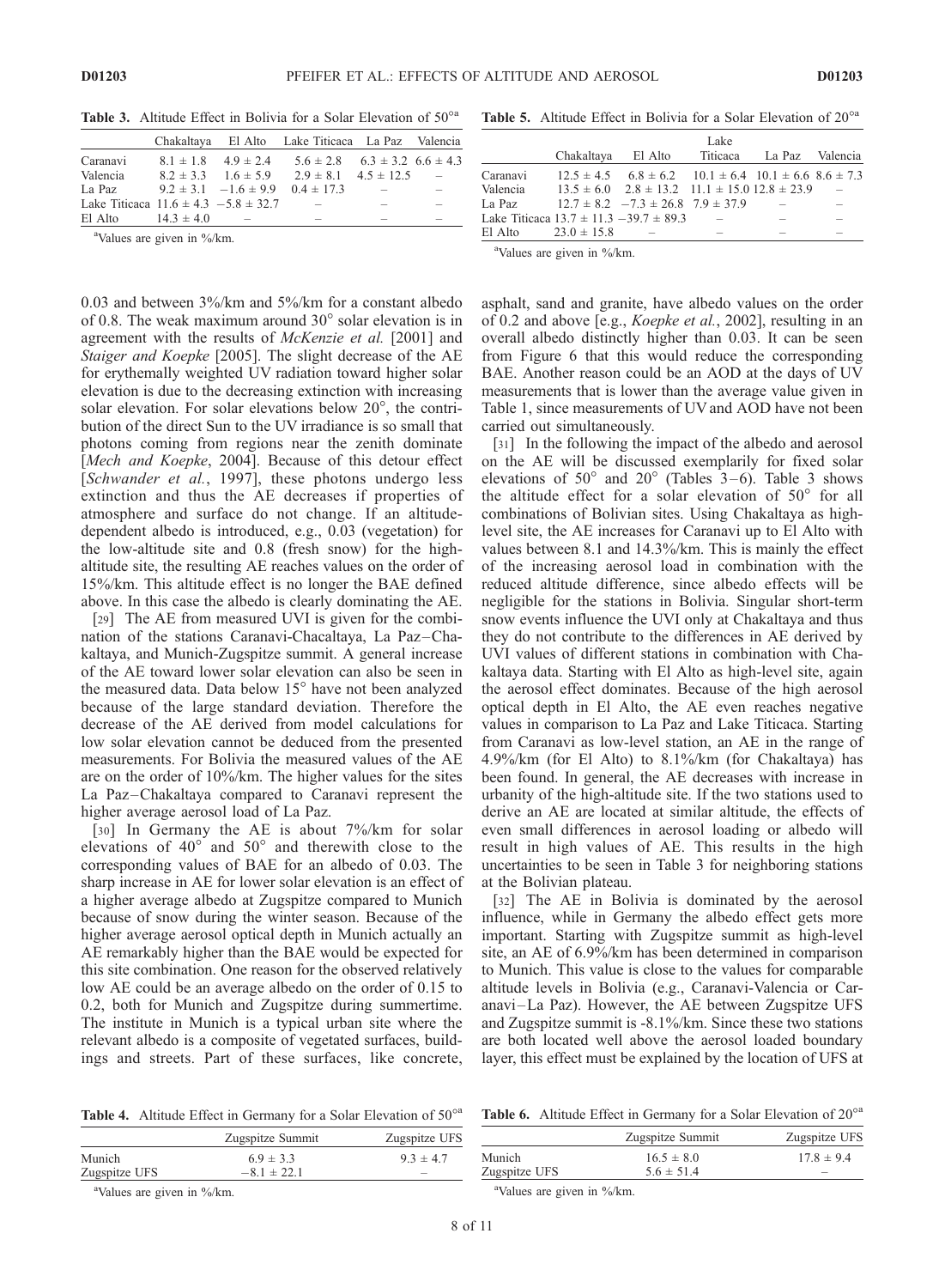

Figure 7. Measured and modeled UVI for 24 June 2002 at La Paz (Bolivia) and corresponding measurements of the aerosol optical depth at 550 nm. The vertical lines mark fixed solar elevations of  $30^{\circ}$ (solid lines) and  $45^\circ$  (dashed lines).

the slope of a mountain ridge that is snow covered during most time of the year, acting as an effective reflector for UV radiation. Again the small vertical distance between Zugspitze UFS and summit is responsible for the large uncertainty. The enhanced UVI at Zugspitze UFS also explains the increased AE for the combination of Munich-UFS.

[33] Tables 5 and 6 show the altitude effect for a solar elevation of 20° again for all combinations of sites. Compared to  $50^{\circ}$  the AE is generally increased, both for Bolivia and Germany. This is valid for the AE and its uncertainties. The main features in the AE between various sites in Bolivia remain widely unchanged. Thus the explanation for the AE given above for the solar elevation of  $50^{\circ}$  is further valid, showing the small temporal variations in atmospheric properties.

[34] The increase in AE and its uncertainty also can be found for the German stations. The only difference against a solar elevation of  $50^{\circ}$  is the change of the sign to a positive AE between Zugspitze UFS and Zugspitze summit. During wintertime, with a maximum solar elevation of around  $20^{\circ}$ both for the summit and the UFS the albedo is enhanced because of snow cover resulting in similar albedo contributions to the UVI and thus in increasing UV radiation with altitude.

#### 3.3. Aerosol Effect: Case Study of 24 June 2002

[35] In general, aerosol conditions are characterized by high spatial and temporal variability, especially in regions with important aerosol sources. A systematic and detailed study of aerosol influence on the UVI can be done by extensive model sensitivity studies [Reuder and Schwander, 1999; Staiger and Koepke, 2005] or by measurements under highly variable aerosol conditions [Kylling et al., 1998]. In the following, the influence of exceptional high aerosol content on UV irradiance will be discussed exemplarily, using measurements performed during 24 June 2002 at La Paz. In the evening of 23 June the most important local holiday (St. John) in La Paz is celebrated by numerous

bonfires spread all over the city [Andrade et al., 1998]. The burning of all kind of combustible rubbish, including plastics, tires and organic waste, results in heavy air pollution and corresponding high values of aerosol optical depth (AOD), which has been measured during the next day, 24 June, by a Schulze Sun photometer [*Wagner et al.*, 2001]. A distinct decrease in aerosol load during the day has been observed, which indicates the cleaning capacity of the atmosphere in the La Paz canyon by a strong thermally induced circulation pattern [*Egger et al.*, 2005]. Simultaneous measurements of erythemally weighted UV radiation enable a detailed case study of potential aerosol effects on UV radiation.

[36] Figure 7 shows measured UVI and AOD at 550 nm wavelength during 24 June 2002. The lacking data around noon are caused by a general power cut in La Paz. The time series are plotted in UTC; local noon corresponds to about 1630 UTC. Measurements of AOD start around 1300 UTC, i.e., 0830 in the morning in local time, with values distinctly above 0.6, reaching a maximum of 0.75 between 14 UTC and 15 UTC. From then a slow but steady decrease in AOD can be observed. During the power cut of nearly two hours, a further decrease in AOD has occurred, resulting in AOD below 0.5 afterward. The short time enhancement between 1800 and 1830 UTC, including the two distinct maxima of 0.9 and 2.7, can clearly be associated with cloud effects by an analysis of the spectral course of AOD measurements during this period. An effect of total ozone variation can be neglected. The values derived by Brewer measurements at La Paz remain constant within 3 DU all over the day.

[37] UVI has been measured from sunrise (around 1130 UTC) nearly until sunset (2100 UTC) and is also shown in Figure 7. The afternoon radiation values clearly exceed those in the morning at corresponding solar elevations. For a quantification of the aerosol effect on UVI, situations with stable radiation conditions and comparable solar elevation during morning and afternoon have been selected at  $30^{\circ}$  and  $45^{\circ}$ . The corresponding times are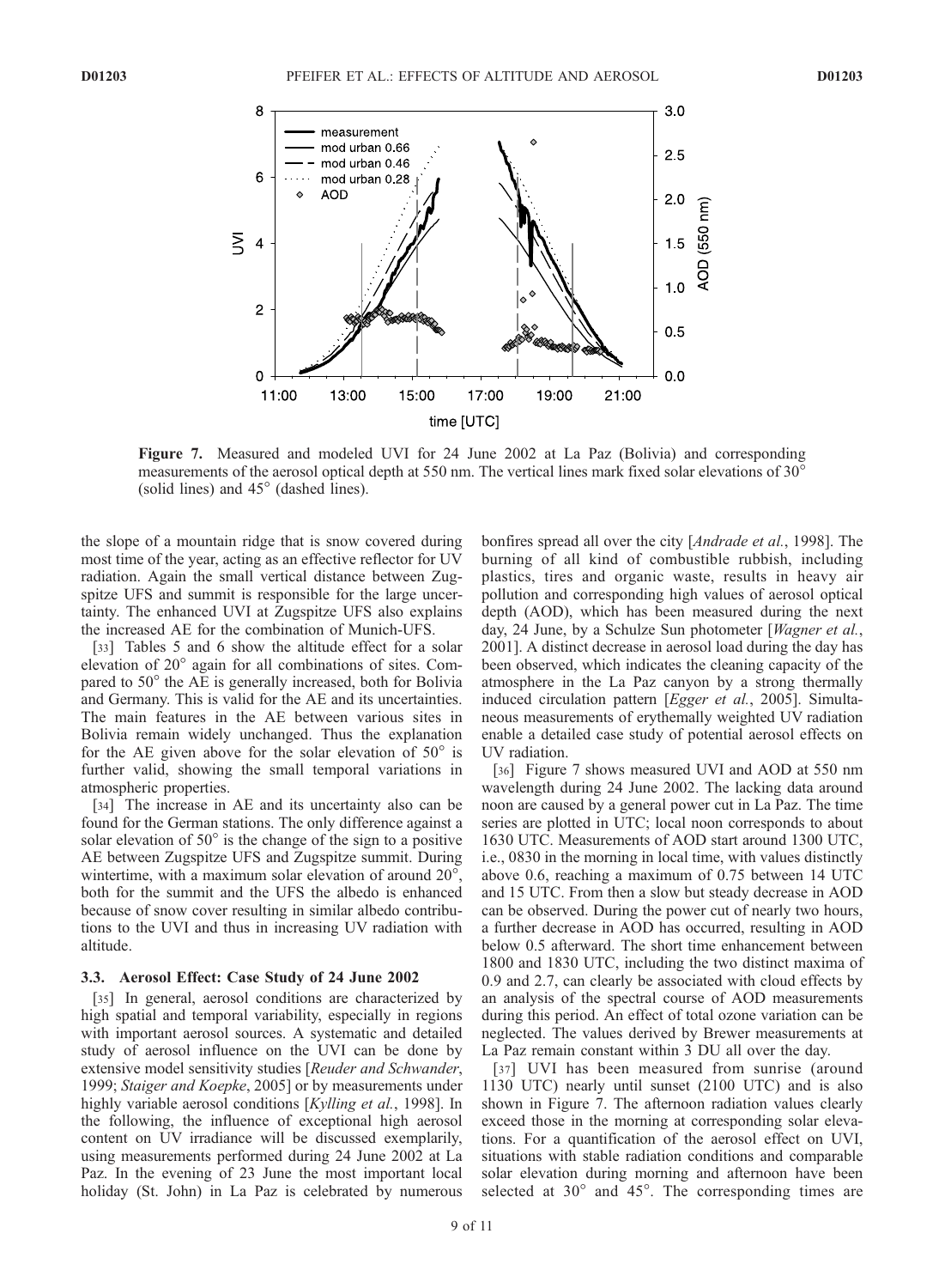marked in Figure 7 by vertical lines. At a solar elevation of 30 an decrease in AOD at 550 nm by 51% from 0.65 to 0.32 between morning (1331 UTC) and afternoon (1939 UTC) is associated with an increase in UVI of about 44% from 1.6 to 2.3. The increase of UVI for a solar elevation of  $45^\circ$  is less pronounced since the time interval between morning (1508 UTC) and afternoon (1803 UTC) is shorter and thus the purification is less striking and further aerosol effects generally are smaller for higher solar elevation because of the shorter tropospheric path length. An UVI of 4.2 corresponds with an AOD at 550 nm of 0.66 in the morning. In the afternoon the AOD has decreased by about 43% to 0.37, while the UVI has increased by about 29% to a value of 5.4.

[38] With respect to the range of observed AOD during 24 June, radiative transfer calculations of the UVI have been performed to investigate the potential aerosol effect for three different AOD values of 0.28, 0.46, and 0.66 using the aerosol type "urban" [Hess et al., 1998]. The resulting diurnal course of the modeled UVI is also shown in Figure 7. In the morning, until 1415 UTC the measured UVI corresponds to the modeled curve with an AOD of 0.66. Shortly before the power cut, the measured UVI intersects the modeled graph with an optical depth of 0.46 and at the end of the day the measured UVI corresponds to the modeled UVI for an AOD of 0.28.

# 4. Discussion and Conclusions

[39] The altitude effect for cloud-free conditions has been determined by a large number of UVI measurements in Bolivia and Germany, collected over periods of at least several weeks during different seasons of the year. The AE has been studied at stations in similar altitude but for different climate and different atmospheric conditions. The AE presented in this study includes the effects of molecular scattering, aerosol extinction and surface albedo. The derived values of AE for Bolivia are in good agreement with the results obtained by *Cabrera et al.* [1995]  $(4-10\% / km)$ and *Piazena* [1996]  $(8-10\%/km)$  in the Chilean Andes and Zaratti et al. [2003] (7%/km) for Bolivia. The results for Germany confirm former studies performed in the Alps [Blumthaler et al., 1997; Seckmeyer et al., 1997].

[40] Additionally, radiative transfer calculations of the BAE, i.e., the increase of UV radiation with altitude only due to reduced molecular scattering and reduced ozone content, have been performed. Even this BAE depends distinctly on surface albedo and ranges between 5%/km and 7%/km for a constant albedo of 0.03 and between 3%/km and 5%/km for an albedo of 0.8. The corresponding model results of the influence of the albedo are an important basic requirement for the interpretation of the aerosol influence on the AE.

[41] If the albedo is unchanged, the deviations between the AE derived from measurements and the BAE are mainly due to the optical depth of the aerosol between the two stations. As the aerosol is mostly concentrated in the boundary layer, the UVI increases strongly with increasing altitude if the high-level station is located outside the aerosol layer, a typical situation for the German Alps. If both stations are within or both above the aerosol layer, the increase in UVI with altitude is relatively small, as, e.g., measured in Chile [Cabrera et al., 1995].

[42] In the data presented here, the consequences for the AE resulting from different aerosol at the two stations can be seen in the measurements in Bolivia, especially starting from El Alto. In the specific situation of the Bolivian plateau even a decrease of UV radiation with increasing altitude has been observed, as a consequence of increased aerosol optical depth at the high-altitude site. The altitude effect with respect to Chakaltaya differs from the results of Cabrera et al. [1995], who obtained a distinctly smaller value of 2%/km for the altitudes from 3000 to 5000 m in the clean Chilean Andes. The reason is the high pollution at the Bolivian stations resulting in relatively low UVI values for the lower stations and thus high AE. Furthermore, higher albedo at the upper station enhances the AE. Since snow is the only relevant parameter temporarily changing the albedo in the UV spectral range, a rising probability of snow with altitude, enhances the AE. If both stations have similar aerosol properties, the albedo is the dominant factor to explain variations in AE. For European stations this results in increasing AE during winter, i.e., generally for low solar elevation. Because of the smaller probability of snow the albedo effect on AE is of minor importance in Bolivia.

[43] It has been shown that the choice of the stations to be compared is crucial for the resulting altitude effect as the local aerosol properties and the local albedo conditions can dominate the effects of reduced molecular scattering and decreased tropospheric ozone. This explains the great bandwidth of values for the AE. Comparing similar conditions in Germany and Bolivia, the regional and climatological differences in AE vanish. Starting with an urban low-level site and a clear mountain station as high-level site (Munich/ Zugspitze Summit with respect to La Paz/Chakaltaya) the resulting AE is similar.

[44] For a correct description and prediction of the altitude effect besides decreasing pressure, decreasing tropospheric ozone, and clouds, the contributions of albedo and aerosol optical depths have to be considered. In order to take these result into account it is proposed to describe the altitude effect as a combination of the contributions of the altitude, the aerosol, the albedo and the tropospheric ozone profile, even if a clear separation of the influence of the single parameters is not possible because of their interactions.

[45] This however has to be analyzed by a sensitivity study. The case study of 24 June 2002 has shown that the aerosol effect on UV can be measured and modeled for extreme conditions. The good agreement between modeled and measured data shows the possibility to utilize model result for a further sensitivity study on the different parameters that influence the AE.

[46] Acknowledgments. The authors are grateful to Umweltforschungsstation Schneefernerhaus (UFS) for providing a grant for 1 year of measurements in Bolivia and at Zugspitze. The three-month internship of Monika Pfeifer has been funded by the German Academic Exchange Service (DAAD) within her diploma thesis for UV measurements in Bolivia. Many thanks are given to Francesco Zaratti, head of the Laboratory of Atmospheric Physics (LFA) of the University of La Paz (UMSA), and all his colleagues for the hospitality and help during the UV measurements in Bolivia.

#### References

Andrade, M., R. Forno, E. R. Palenque, and F. Zaratti (1998), Altitude effect on ultraviolet radiation: A preliminary study, Rev. Boliv. Fis., 4,  $14 - 17.$